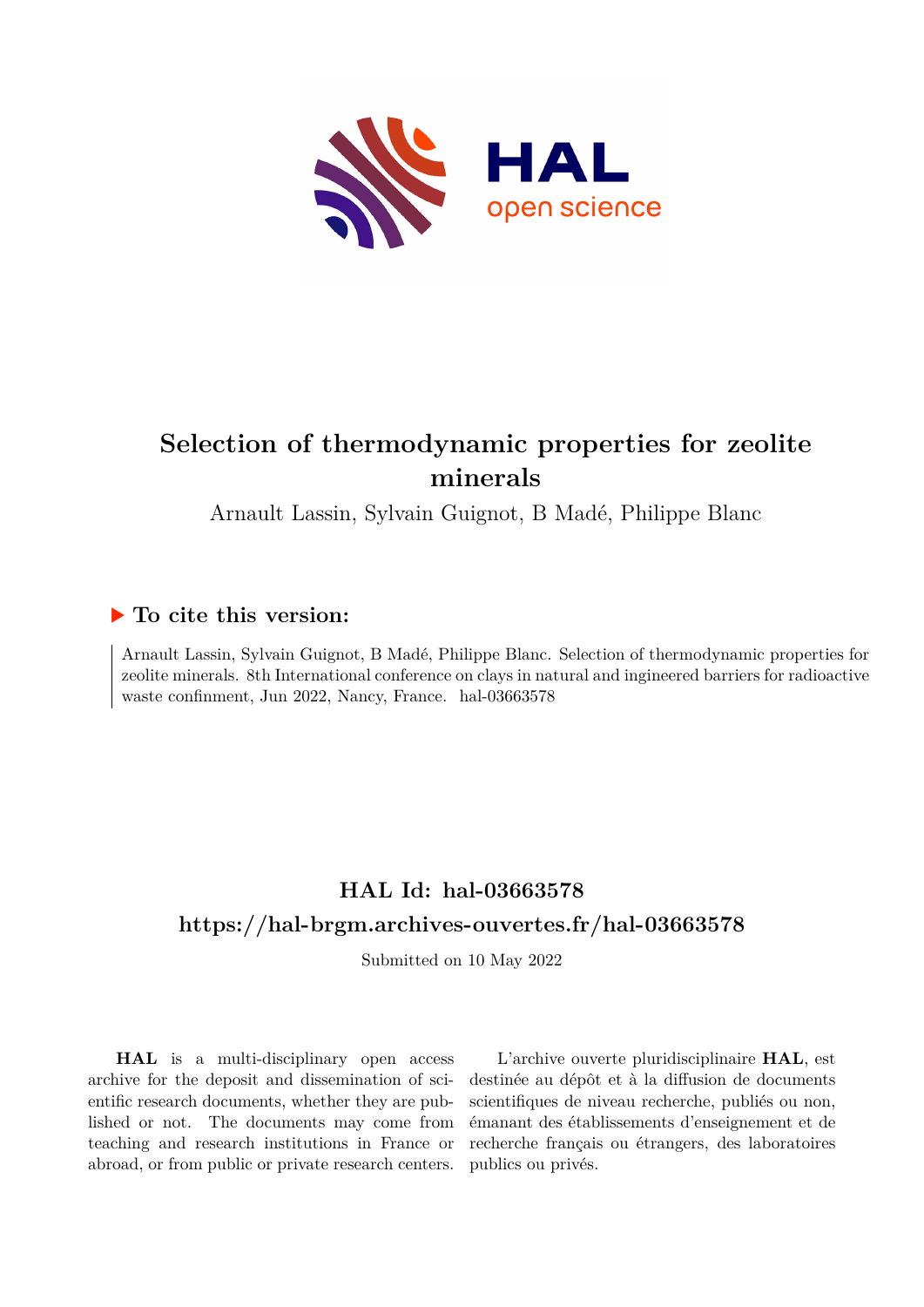TOPIC 07, poster

#### **Selection of thermodynamic properties for zeolite minerals**

### Authors: A. Lassin<sup>1</sup>, S. Guignot<sup>1</sup>, B. Madé<sup>2</sup>, P. Blanc<sup>1</sup>

<sup>1</sup>: BRGM, 3 avenue Claude Guillemin, 45060 Orléans, France

<sup>2</sup>: Andra, 1 Rue Jean Monnet, 92290 Châtenay-Malabry

**Keywords:** zeolites, thermodynamic properties, underground storage

**E-mail addresses:** A. Lassin [\(a.lassin@brgm.fr\)](mailto:a.lassin@brgm.fr), S. Guignot [\(s.guignot@brgm.fr\)](mailto:s.guignot@brgm.fr), B. Madé [\(benoit.made@andra.fr\)](mailto:benoit.made@andra.fr), P. Blanc [\(p.blanc@brgm.fr\)](mailto:p.blanc@brgm.fr)

In the context of deep underground nuclear waste repositories, safety has to be assessed over long periods of time (100 000 years, usually). At the European level, repository concepts may use various types of physical barriers to prevent the release of toxic elements into the geosphere. Among those materials, clay minerals do represent an important contribution, for the engineered barrier made of bentonite, or for the surrounding geological host rock, which may include a large amount of clays. Gaucher et al. (2004) showed that the contact with cement based materials, used for repository underground facilities could induce mineralogical transformations in both sides of the cement / clay interface, producing zeolite minerals. Those 3D framework silicates are stabilized in alkaline environments and were found in many experiments where clay minerals were put in contact with alkaline solution [\(Gaucher and Blanc,](#page-2-0)  [2006\)](#page-2-0).

Assessing the stability of those minerals over long periods of time is thus of importance for risk assessment calculations. Thermodynamic properties are essential for such applications and within the framework of the Thermochimie project [\(Giffaut et al., 2014\)](#page-2-1), much efforts have been devoted to filling in gaps in thermodynamic databases in general and for zeolites in particular [\(Blanc et al., 2015\)](#page-2-2). The current selection establishes the consistency within the selections for clay, zeolites and cement phases [\(Blanc et al., 2015\)](#page-2-2). However, since then several studies have been published, aiming to investigate the thermodynamic properties of such minerals, like the work proposed recently by [Ma and Lothenbach \(2020a\)](#page-2-3) and [Ma and Lothenbach](#page-2-4)  (2020b), for example. Such studies allow completing the Thermochimie database for the properties estimated in the previous selection, or for the minerals which can not be included, given the lack of data in the literature. Furthermore, the determinations carried out by [Ma and](#page-2-3)  Lothenbach (2020a) and [Ma and Lothenbach \(2020b\)](#page-2-4) enlighten the necessity to distinguish zeolites which have been equilibrated with porewaters over thousands of years and phases freshly precipitated, presenting higher solubilities. This work presents and illustrates the guidelines followed for the new selection of zeolites thermodynamic data. Illustrations are provided, along with comparisons with recent determinations.

ACKNOWLEDGEMENTS